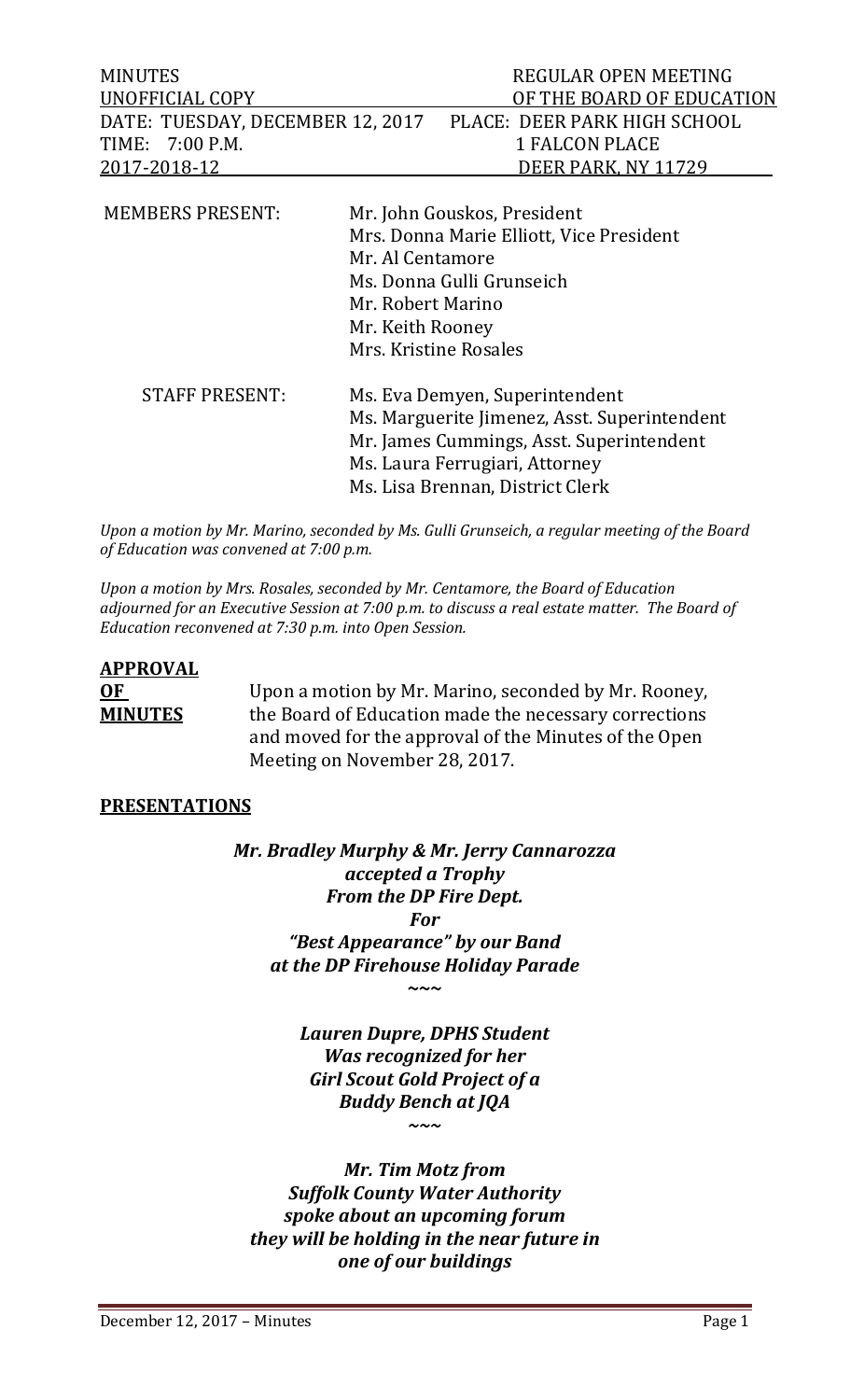# **NEW BUSINESS:**

# **2018-2019 SCHOOL**

**HOLIDAY** *Upon a motion by Ms. Gulli Grunseich, seconded by Mrs. Rosales, the Board of*  **CALENDAR** *Education unanimously approved the following Resolution:*

> **RESOLVED**, that the Board of Education approve the 2018-2019 School Holiday Calendar.

**MONETARY DONATION FROM A GRANT TO MAY MOORE PRIMARY** *Upon a motion by Mrs. Elliott, seconded by Ms. Gulli Grunseich, the Board of*  **SCHOOL** *Education unanimously approved the following Resolution:*

> **RESOLVED**, that the Board of Education approve the donation of \$1,232.94 from Connect Kids to Parks Transportation Grant to be used to defray the cost of the second grade year end fieldtrip at May Moore.

**INCREASE IN HOURLY RATE FOR SUBSTITUTE AIDES, SUBSTITUTE LIFEGUARDS**

**CUSTODIANS** *Upon a motion by Mr. Marino, seconded by Mrs. Elliott, the Board of*  **AND** *Education unanimously approved the following Resolution:*

> **RESOLVED,** that effective January 1, 2018, the following rate of pay for the below listed employees is as follows which is in line with the new minimum wage increase:

- **Substitute Aides from \$10.00 per hour to \$11.00 per hour**
- **Substitute Custodians from \$10.50 per hour to \$11.00 per hour**
- **Lifeguards from \$10.00 per hour to \$11.00 per hour**

**SECOND READING AND APPROVAL –**

**POLICY #8505** *Upon a motion by Ms. Gulli Grunseich, seconded by Mr. Rooney, the*  **MEAL CHARGE** *Board of Education unanimously approved the following Resolution:*

> **RESOLVED**, that the Board of Education approve the following policy as accepted and adopted by the Board of Education and placed in the Board of Education policy Manual.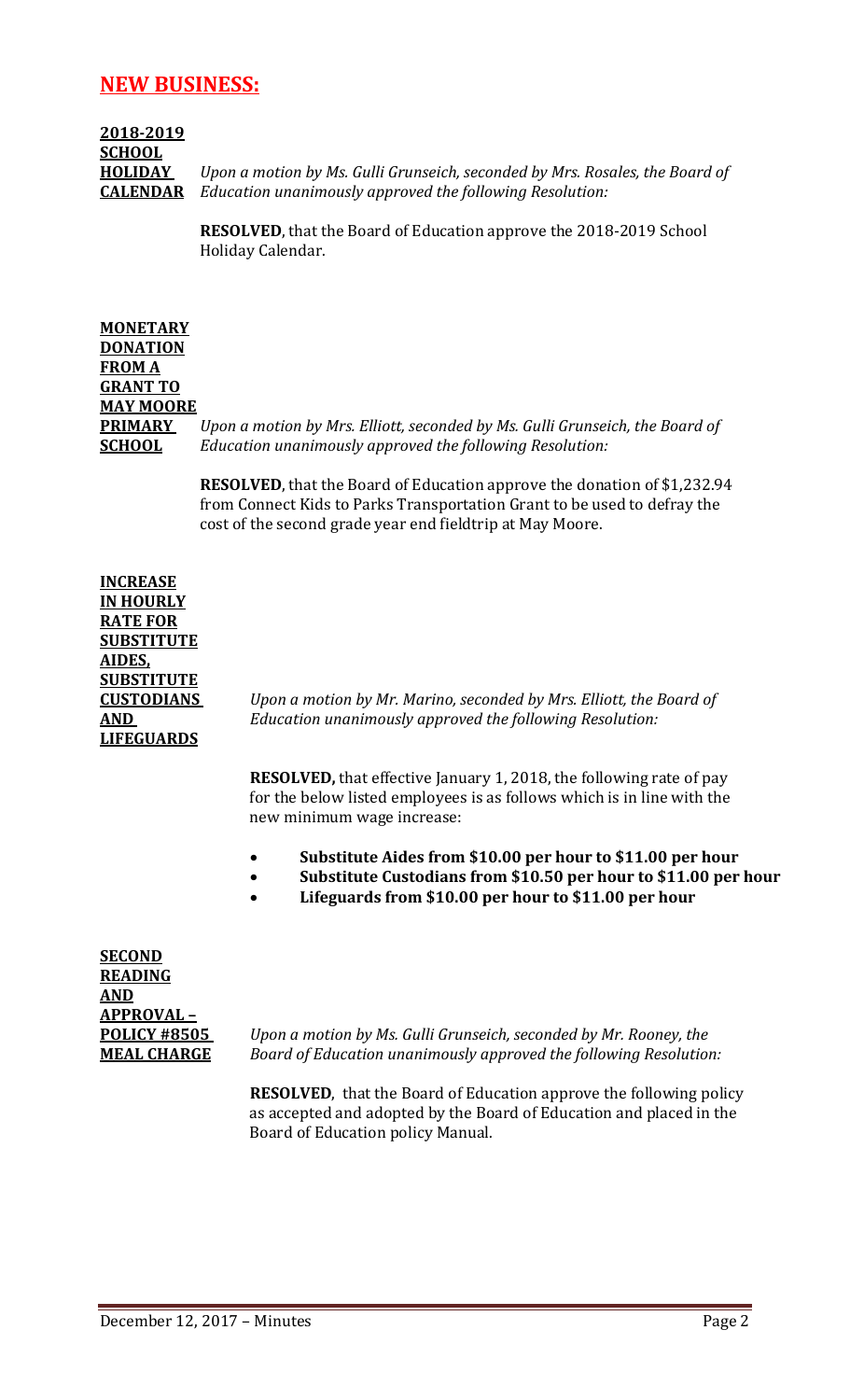# **AUTHORIZATION OF PETTY CASH PROGRAM**

**FUNDS FOR JFK** *Upon a motion by Mr. Centamore, seconded by Mrs. Elliott, the Board of*  **SOCIAL SKILLS** *Education unanimously approved the following Resolution:*

> **RESOLVED,** that the Board of Education approves a petty cash fund of \$300 for the JFK Social Skills Program with James Cummings, Assistant Superintendent for Pupil Personnel Services as the custodian of the fund.

# **APPROVAL**

**OF** *Upon a motion by Ms. Gulli Grunseich, seconded by Mrs.*  **SCHEDULES** *Rosales, the Board of Education approved the following Schedules collectively:*

# **NON-INSTRUCTIONAL**

#### **SCHEDULE -- NN --APPOINTMENTS (Non-Instructional)**

**Daniel Kolwicz** Deer Park High School<br>Position: Custod Position: Custodial Aide (nights)<br>Salary/Step: \$41,401 Ste \$41,401 Step 1 Effective 12/11/2017 Contract salary \$40,751 plus \$650 stipend (prorated at \$23,089.02 plus \$362.50)

#### **SCHEDULE -- NNPS --PER DIEM SUBSTITUTES (Non-Instructional)**

# **Nicholas Tasevoli**

District Wide Substitute B&G<br>\$10.50/hour Salary/Step:<br>Effective Effective 11/28/2017

#### **Steven Vaccaro**

District Wide Substitute B&G<br>\$10.50/hour Salary/Step: Effective 11/28/2017

#### **SCHEDULE -- NNS --REGULAR (PERMANENT) SUBSTITUTES (Non-Instructional)**

#### **James Tortora**

Memorial<br>Position: Permanent B&G Substitute<br>\$100/day Salary/Step:<br>Effective Effective 11/28/2017

### **SCHEDULE -- OO --RESIGNATIONS / RETIREMENTS / REMOVALS / TERMINATIONS (Non-Instructional)**

**Thomas Del Francesco** Transportation Substitute Bus Driver Salary/Step: Effective 12/4/2017 Termination. No outstanding obligation to the district.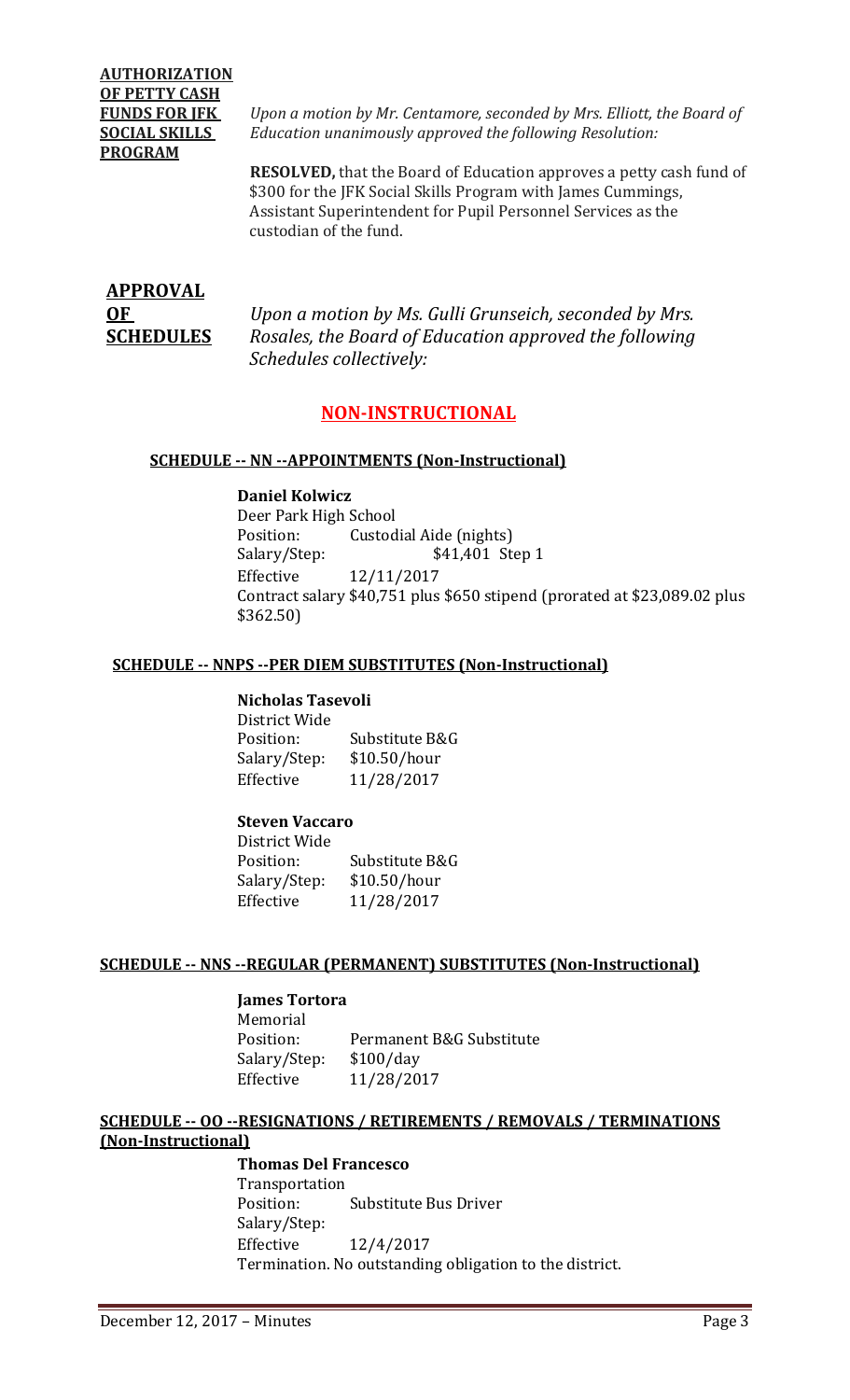**Barbara Vallone-Draddy, R.N.**

District Wide<br>Position: **Float Nurse** Salary/Step: Effective 12/13/2017 Resignation. No outstanding obligation to the district.

#### **SCHEDULE -- QQ --LEAVES OF ABSENCE (Non-Instructional)**

#### **Rony Augustin**

Transportation<br>Position: **Bus Driver** Salary/Step:<br>Effective Effective 12/5/2017 - 12/29/2017 Extension of Unpaid Medical LOA (FMLA)

#### **Lucy Benivegna**

Deer Park High School<br>Position: Non-In Non-Instructional Aide Salary/Step:<br>Effective Effective 10/10/2017 - 11/22/2017 10/10/17-11/21/2017-Paid Medical LOA (FMLA) & 11/22/2017- Unpaid Medical LOA

#### **Karen Lattenhauer**

Transportation **Bus Driver** Salary/Step: Effective 12/2/2017 - 12/22/2017 Extension of Unpaid Medical LOA (WC)

#### **Janet Metzler**

District Office Secretary Salary/Step: Effective 11/21/2017 - 11/22/2017 Extension of Paid Medical LOA (WC)

#### **Leslie Sachs**

Transportation<br>Position: **Bus Driver** Salary/Step: Effective 1/1/2018 - 12/31/2018 Continuation of INTERMITTENT LOA (caretaker)

#### **Dianne Schuster**

John Quincy Adams School<br>Position: Non-Instru Non-Instructional Aide Salary/Step: Effective 12/6/2017 - 12/20/2017 Paid Medical LOA (FMLA)

#### **John Warner**

Transportation **Bus Driver** Salary/Step:<br>Effective Effective 12/4/2017 - 1/5/2018 Extension of Unpaid Medical LOA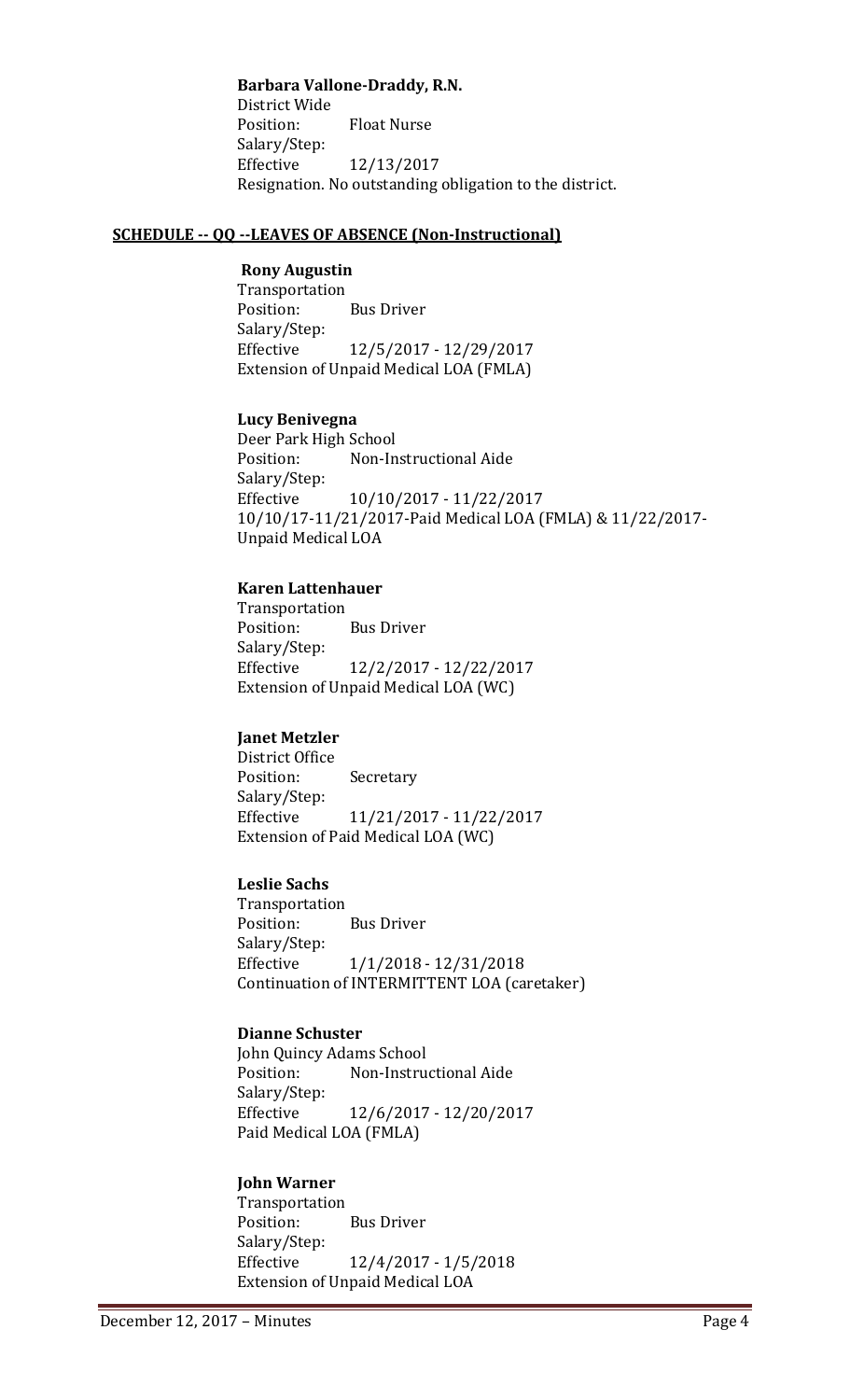# **INSTRUCTIONAL**

#### **SCHEDULE -- O --RESIGNATIONS / RETIREMENTS / REMOVALS / TERMINATIONS (Instructional)**

#### **Dana Civitanova**

District Wide Per Diem Substitute Salary/Step:<br>Effective Effective 11/16/2017 Resignation. No outstanding obligation to the district.

#### **SCHEDULE P –TENURE APPOINTMENTS (Instructional)**

#### **Regina Lamanna**

John Quincy Adams Position: Teaching Assistant Salary/Step: Effective: 1/5/2015 – 1/4/2018 TENURE DATE: January 5, 2018

**Patricia Myers** May Moore Position: Teaching Assistant Salary/Step: Effective: 12/15/2014 – 12/14/2017 TENURE DATE: December 15, 2017

#### **SCHEDULE -- Q --LEAVES OF ABSENCE (Instructional)**

#### **Joanne Frias**

Robert Frost Middle School<br>Position: Teaching As **Teaching Assistant** Salary/Step: Effective 11/20/2017 - 12/19/2017 11/20/17-11/30/17 Paid Medical LOA (FMLA) 12/1/17-12/19/17 Unpaid Medical LOA (FMLA)

#### **Desiree LaCova**

Deer Park High School<br>Position: ELA Te **ELA Teacher** Salary/Step:<br>Effective Effective 3/17/2018 - 5/18/2018 Paid Maternity LOA (FMLA)

### **Heather Nola**

Deer Park High School<br>Position: Teache Teacher World Language (Spanish) Salary/Step:<br>Effective  $1/26/2018 - 6/30/2018$ Extension of Unpaid Child Rearing Leave (9/1/17-1/25/18 & 1/26/18- 6/30/18)

#### **Elizabeth Rose**

May Moore School<br>Position: Spe **Special Education Teacher** Salary/Step: Effective 11/23/2017 - 4/30/2018 INTERMITTENT FMLA (medical appointments)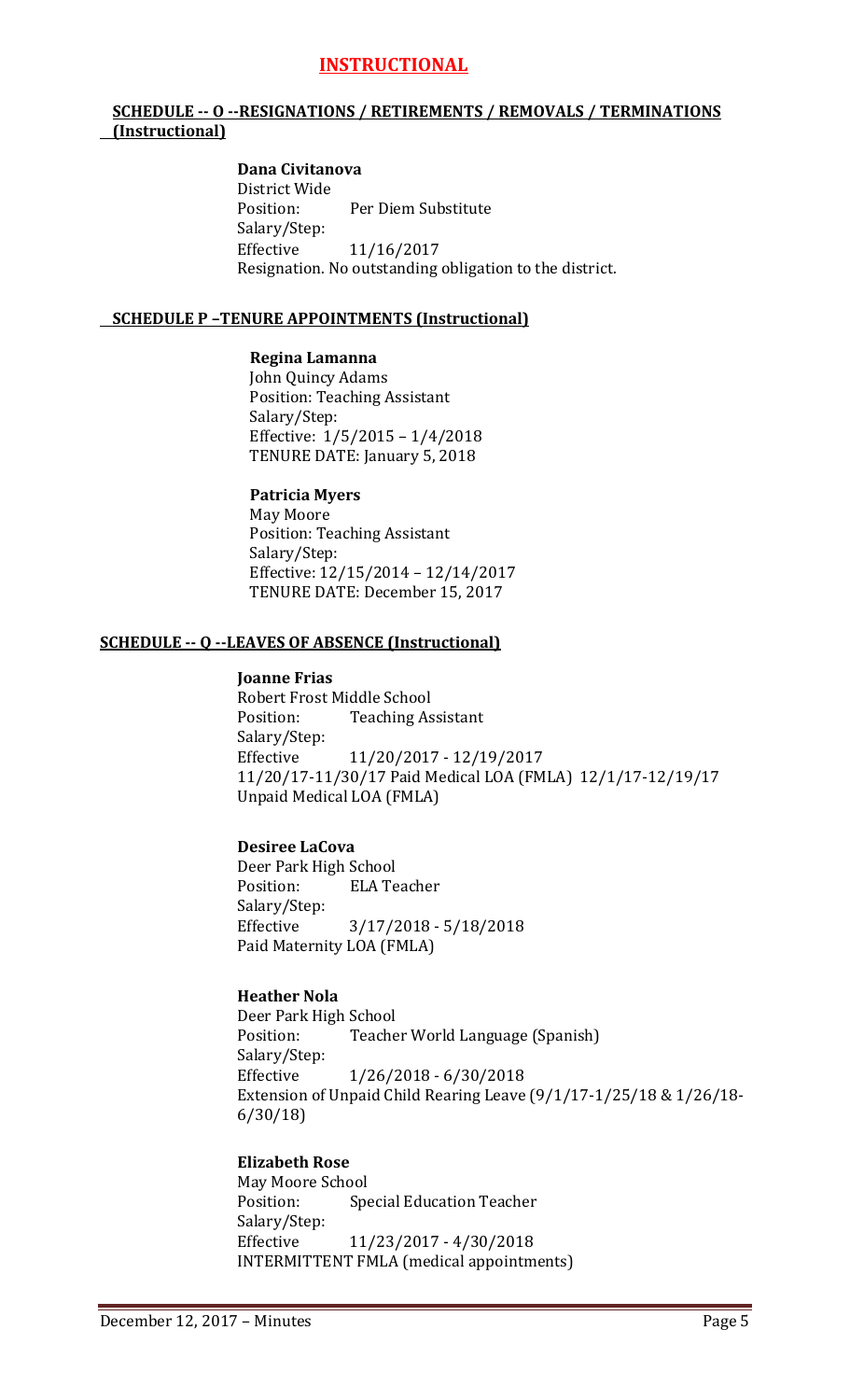**Kerry Walsh** Deer Park High School<br>Position: Social ! **Social Studies Teacher** Salary/Step: Effective 12/1/2017 - 12/15/2017 Extension of Paid Maternity LOA (FMLA)

#### **SCHEDULE -- TR --TRANSFERS (Instructional)**

#### **Ronald Rudaitis**

Deer Park High School<br>Position: Teachi **Teaching Assistant** Salary/Step:<br>Effective Effective 12/4/2017 Transfer from RF to HS

#### **SCHEDULE -- TTPA --TEMPORARY ASSIGNMENT (Instructional)**

#### **Francis Amendola**

Deer Park High School<br>Position: Regent Position: Regents Review Teacher - Chemistry<br>Salary/Step: \$69.74/hour \$69.74/hour Effective 1/8/2018 - 1/19/2018 1 hour - 2 days/week

#### **Jessica Canale**

Deer Park High School<br>Position: Regent Regents Review Teacher - Living Environment<br>\$69.74/hour Salary/Step: Effective 1/8/2018 - 1/19/2018 1 hour - 2 days/week

#### **Christine DiProperzio**

Deer Park High School Position: Regents Review Teacher - ELA<br>Salary/Step: \$69.74/hour Salary/Step: \$69.74/hour<br>Effective 1/8/2018 - 1 Effective 1/8/2018 - 1/19/2018 1 hour - 2 days/week

#### **Dylan Duprez**

Deer Park High School<br>Position: Regent Position: Regents Review Teacher - Earth Science<br>Salary/Step: \$69.74/hour \$69.74/hour Effective 1/8/2018 - 1/19/2018 1 hour - 2 days/week

#### **Cindy Jewell**

Deer Park High School<br>Position: Regent Position: Regents Review Teacher - Agebra 1<br>Salary/Step: \$69.47/hour Salary/Step: \$69.47/hour<br>Effective 1/8/2018 - 1 Effective 1/8/2018 - 1/19/2018 1 hour - 2 days/week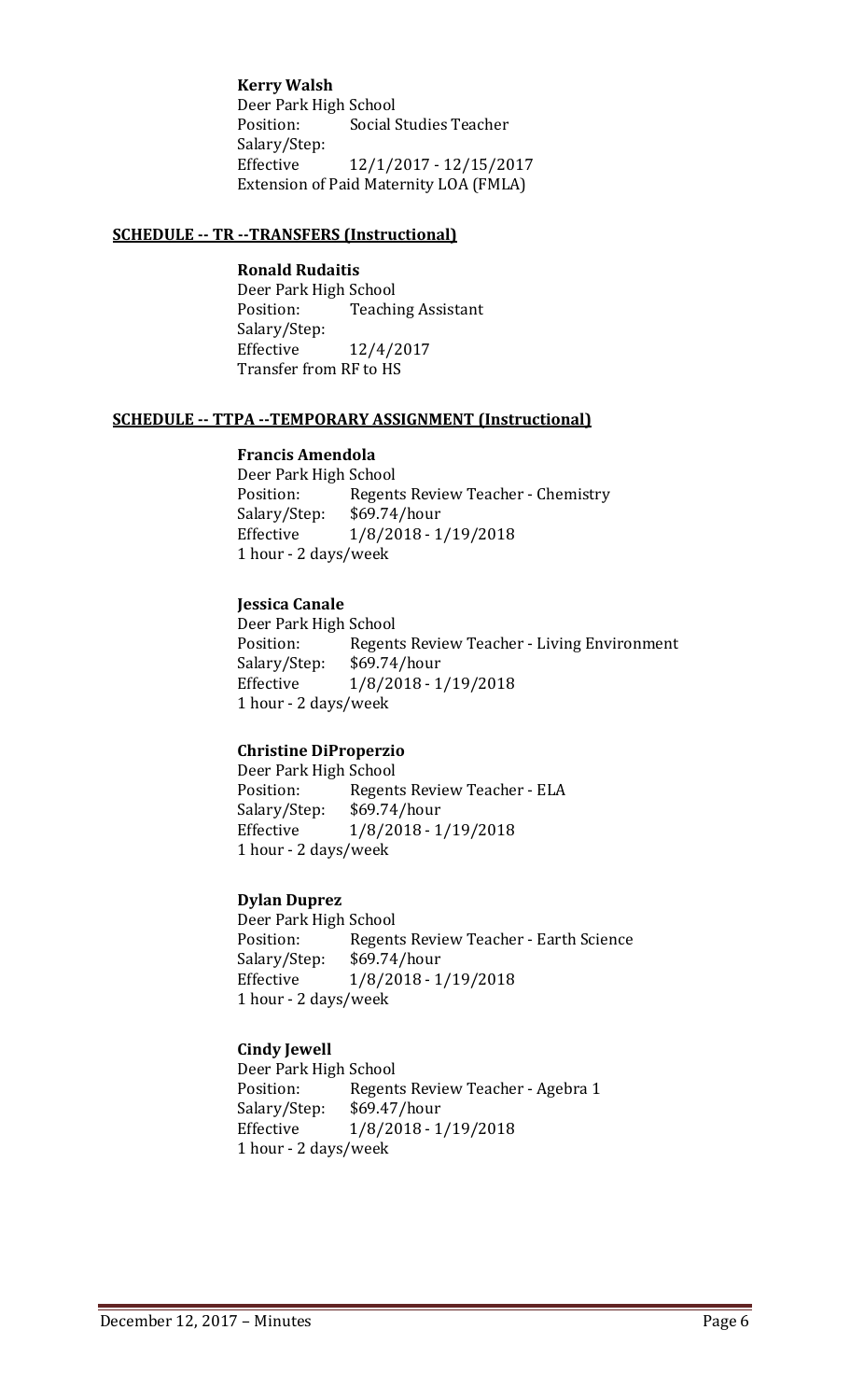## **Donna Josefak**

Deer Park High School<br>Position: Regent Position: Regents Review Teacher - Geometry<br>Salary/Step: \$69.47/hour Salary/Step: \$69.47/hour<br>Effective 1/8/2018 - 1 Effective 1/8/2018 - 1/19/2018 1 hour - 2 days/week

#### **Victor LoMonaco**

Deer Park High School<br>Position: Regent Regents Review Teacher - US History<br>\$69.74/hour Salary/Step:<br>Effective Effective 1/8/2018 - 1/19/2018 1 hour - 2 days/week

#### **Kevin McCreesh**

Deer Park High School<br>Position: Regent Regents Review Teacher - Algebra 2<br>\$69.74/hour Salary/Step:<br>Effective Effective 1/8/2018 - 1/19/2018 1 hour - 2 days/week

#### **Vanessa Whitney**

Deer Park High School<br>Position: Regent Position: Regents Review Teacher - Global History<br>Salary/Step: \$69.74/hour Salary/Step: \$69.74/hour Effective 1/8/2018 - 1/19/2018 1 hour - 2 days/week

#### **SCHEDULE 16/BP-795 – SCHEDULES OF BILLS PAYABLE**

| General*        | #18                  | 11/30/2017 |
|-----------------|----------------------|------------|
| General*        | # 21                 | 12/31/2017 |
| Federal*        | #9                   | 11/30/2017 |
| Federal*        | #11                  | 12/31/2017 |
| Capital Bond*   | #12                  | 11/30/2017 |
| Capital Bond*   | #14                  | 12/31/2017 |
| School Lunch*   | # 9                  | 12/31/2017 |
| Trust & Agency* | #5                   | 11/30/2017 |
| WORKERS' COMP.* | Daily Check Register | 11/17/2017 |
| WORKERS' COMP.* | Daily Check Register | 11/20/2017 |
| WORKERS' COMP.* | Daily Check Register | 11/21/2017 |
|                 |                      |            |

# **SCHEDULE D – BID AWARD**

Bids for Bid # BDP17-032 Athletic Supplies and Uniforms were received and opened at 11:00 AM on December 5, 2017.

Bids were advertised in Newsday. Forms and specifications were processed in accordance with Section 103 of the General Municipal Law and bids were solicited on the Empire State Purchasing Group website at <u>w-ww.EmpireStateBidSystem.com.</u>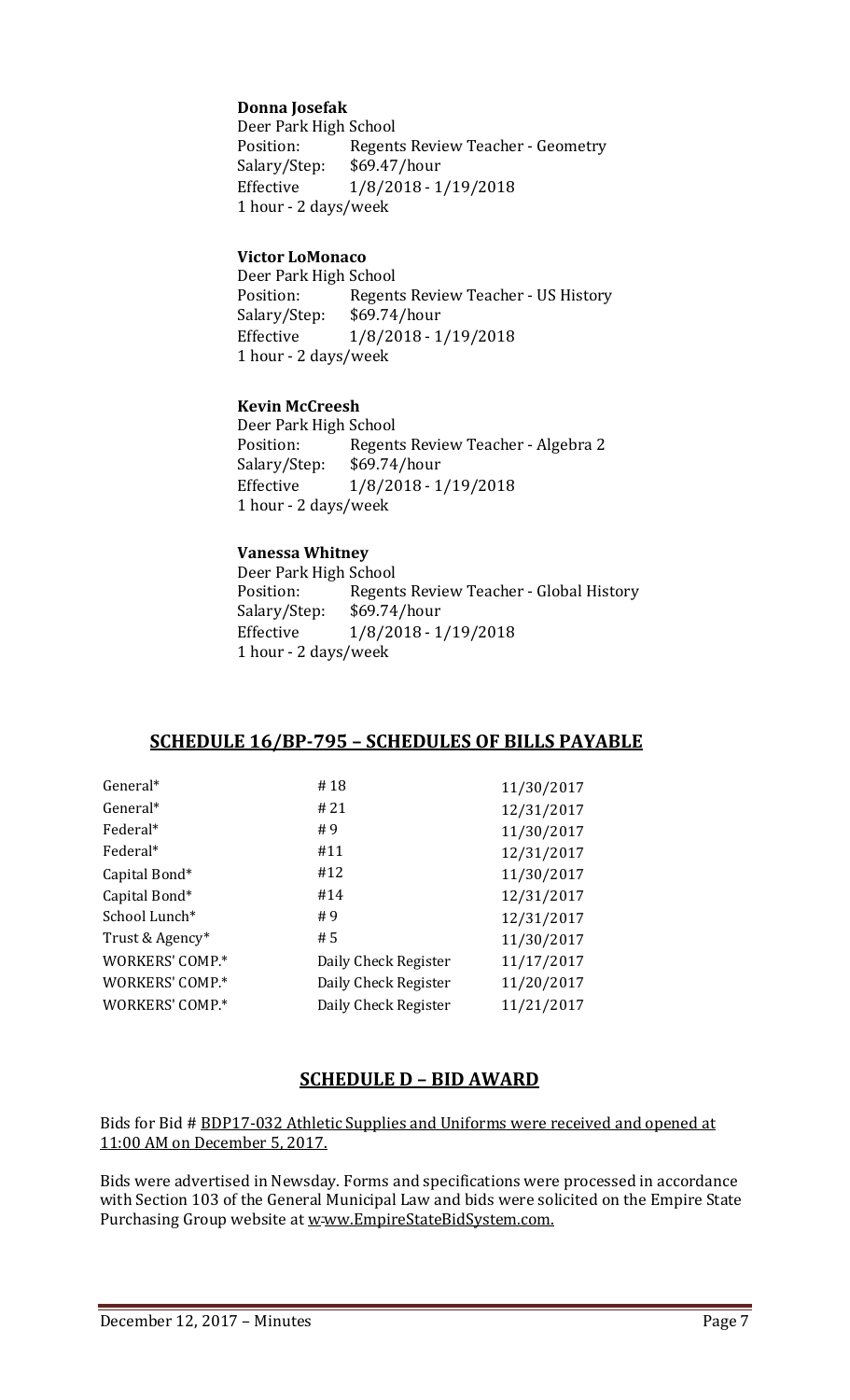Bids were received from the following vendors:

BSN Sports, Passon's Sports & US Games Gopher Sport Laux Sporting Goods MFAC Riddell/All American Scholastic Sports Sales, Ltd. Triple Crown Sports, Inc.

Present at bid opening: Lauren von Ende, Purchasing Agent and Concetta Bertelle, Recorder. There were no vendors present.

It is recommended that the bid be awarded to the following vendors as the lowest responsible bidders meeting specifications (see attached pricing in file):

BSN Sports, Passon's Sports & US Games Gopher Sport Riddell/All American Scholastic Sports Sales, Ltd. Triple Crown Sports, Inc.

# **SCHEDULE 17-E-416 - EXPLANATION OF BUDGETARY TRANSFERS** #T12

# **SCHEDULE 17-F-327 - CONTRACT REPORT**

**SCHEDULE 12-H-17 – HOME TEACHING (regular & S/E)**  (confidential)

**SCHEDULE 12-S-17 – SPECIAL TRANSPORTATION**  (confidential)

**SCHEDULE 12-SE-17 - COMMITTEE RECOMMENDATIONS** (confidential)

# **RECEIPT**

**OF** *Upon a motion by Mr. Centamore, seconded by Ms. Gulli Grunseich,* **SCHEDULES** *the Board of Education approved the following Receipt of Schedules collectively:*

# **SCHEDULE 16-A-463 – TREASURER REPORT**

| <b>Statement of Revenues -</b> | General Fund -<br>Federal Fund -<br>School Lunch Fund | November<br>November<br>November |
|--------------------------------|-------------------------------------------------------|----------------------------------|
| Treasurer's Report             | July/November                                         |                                  |
| Cash Flow                      | July/November                                         |                                  |
| Claims Audit<br>Report         | November 1, 2017 - November 30, 2017                  |                                  |